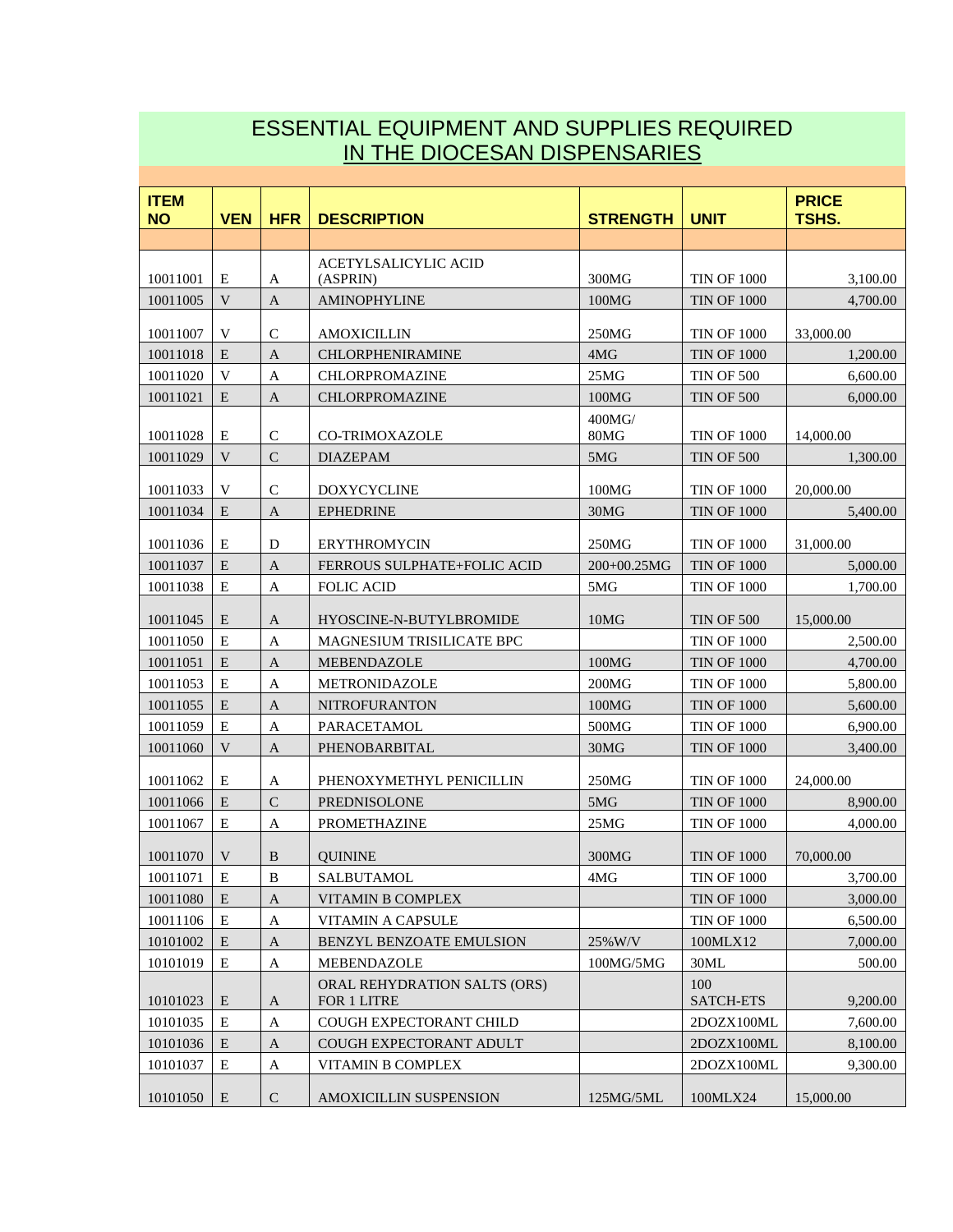| 10101052 | N | A              | <b>CALAMIN LOTION</b>                                           |                   | 100MLX24                     | 17,000.00  |
|----------|---|----------------|-----------------------------------------------------------------|-------------------|------------------------------|------------|
| 10101056 | E | $\mathbf{A}$   | OXYTETRACYCLINE EYE OINTMENT                                    | 0.10%             | 3.5GX20<br><b>TUBE</b>       | 7,100.00   |
| 10101057 | E | $\overline{A}$ | PARACETAMOL                                                     | 120MG/5ML         | 100MLX 24                    | 9,400.00   |
| 10101060 | E | $\mathcal{C}$  | <b>CO-TRIMOXAZOLE</b>                                           | 200/40MG<br>/5ML  | 100MLX 24                    | 12,000.00  |
| 10101158 | B | E              | METRONIDAZOLE                                                   | <b>SUSPENSION</b> | 200MG/5ML<br><b>IN 100ML</b> | 9,500.00   |
| 10112001 | E | $\mathbf{A}$   | <b>BORIC ACID BP</b>                                            |                   | 1 <sub>KG</sub>              | 6,700.00   |
| 10112002 | Е | A              | <b>CHLORINATED LIME</b>                                         |                   | $1$ KG                       | 14,000.00  |
| 10112006 | E | $\mathbf{A}$   | <b>DISPENSING ENVELOPES</b>                                     |                   | 100                          | 800.00     |
| 10141008 | V | $\mathcal{C}$  | <b>BENZYL PENICILLIN</b>                                        | 5 MU              | 50 VIALS                     | 15,000.00  |
| 10141024 | V | $\overline{A}$ | <b>ERGOMETRINE</b>                                              | 0.5MG/ML          | 10X 1ML                      | 2,500.00   |
| 20036005 | E | B              | <b>CATGUT CHROMIC 1,75</b><br>CM, CIRC RB 50MM                  |                   | <b>DOZ</b>                   | 16,000.00  |
| 20036012 | E | B              | CATGUT CHROMIC 2/0,75<br>CM,_CIRC RB 30MM                       |                   | <b>DOZ</b>                   | 16,000.00  |
| 20036035 |   |                | <b>UMBILICAL COTTON TAPE</b><br><b>3MM: 100M ROLL</b>           |                   | ROLL                         | 5,000.00   |
| 20111002 | E | $\mathbf{A}$   | <b>GLOVES EXAMINATION LATEX</b><br>NON-STERILE DISPOSABLE LARGE |                   | 100                          | 4,000.00   |
| 20111076 | Ε | A              | <b>GLOVES GYNAECOLOGY SIZE 7</b>                                |                   | 50 PAIRS                     | 81,000.00  |
| 20111077 | E | $\mathbf{A}$   | GLOVES GYNAECOLOGY SIZE 7.5                                     |                   | 50 PAIRS                     | 81,000.00  |
| 20111078 | E | A              | GLOVES GYNAECOLOGY SIZE 8                                       |                   | 50 PAIRS                     | 81,000.00  |
| 20111046 | V | A              | <b>SYRINGE DISPOSABLE WITH</b><br>NEEDLE 2 CC                   |                   | 100PC                        | 4,500.00   |
| 20111047 | V | A              | <b>SYRINGE DISPOSABLE WITH</b><br>NEEDLE 5 CC                   |                   | 100PC                        | 4,500.00   |
| 20122024 | E | A              | <b>SCALE ADULT METIC</b><br>140 KG X 100G; STANDING TYPE        |                   | <b>EACH</b>                  | 420,000.00 |
| 20211025 | E | A              | <b>SCALE INFANT CLINIC METRIC</b><br>15.5KG X 5G                |                   | <b>EACH</b>                  | 220,000.00 |
| 2011027  | E | A              | SCREEN FOULDING WITH CURTAINS                                   |                   | <b>EACH</b>                  | 170,000.00 |
| 20211039 | Ε | B              | <b>SUCTION PUMP FOOT OPERATED</b><br>600ML                      |                   | <b>EACH</b>                  | 420,000.00 |
| 20211044 | E | A              | <b>TROUSER FOR INFANT WEIGHING</b>                              |                   | <b>EACH</b>                  | 6,200.00   |
| 20211046 | Ε | A              | WHEELCHAIR INVALID FOLDING<br><b>ADULT</b>                      |                   | EACH                         | 200,000.00 |
| 20211812 | E | A              | ANTE-NATAL CARD (MCH CARD NO.<br>4)                             |                   | 25 P                         | 4,500.00   |
| 20211809 | N | A              | <b>BALL POINT PEN</b>                                           |                   | EACH                         | 300.00     |
| 20211811 | E | $\mathbf{A}$   | <b>OPD CARDS</b>                                                |                   | 250P                         | 6,000.00   |
| 20211878 | E | A              | DAILY DISPENSING REGISTER BOOK                                  |                   | <b>EACH</b>                  | 6,000.00   |
| 20211813 | E | A              | <b>MCH GROWING CHARTS</b>                                       |                   | 25P                          | 3,000.00   |
| 20211877 | E | A              | PRESCRITION FORMS AS (NORMAL)                                   |                   | <b>EACH</b>                  | 2,400.00   |
| 20318439 | E | $\mathbf{A}$   | <b>PATIENT REGISTER</b>                                         |                   | <b>EACH</b>                  | 4,800.00   |